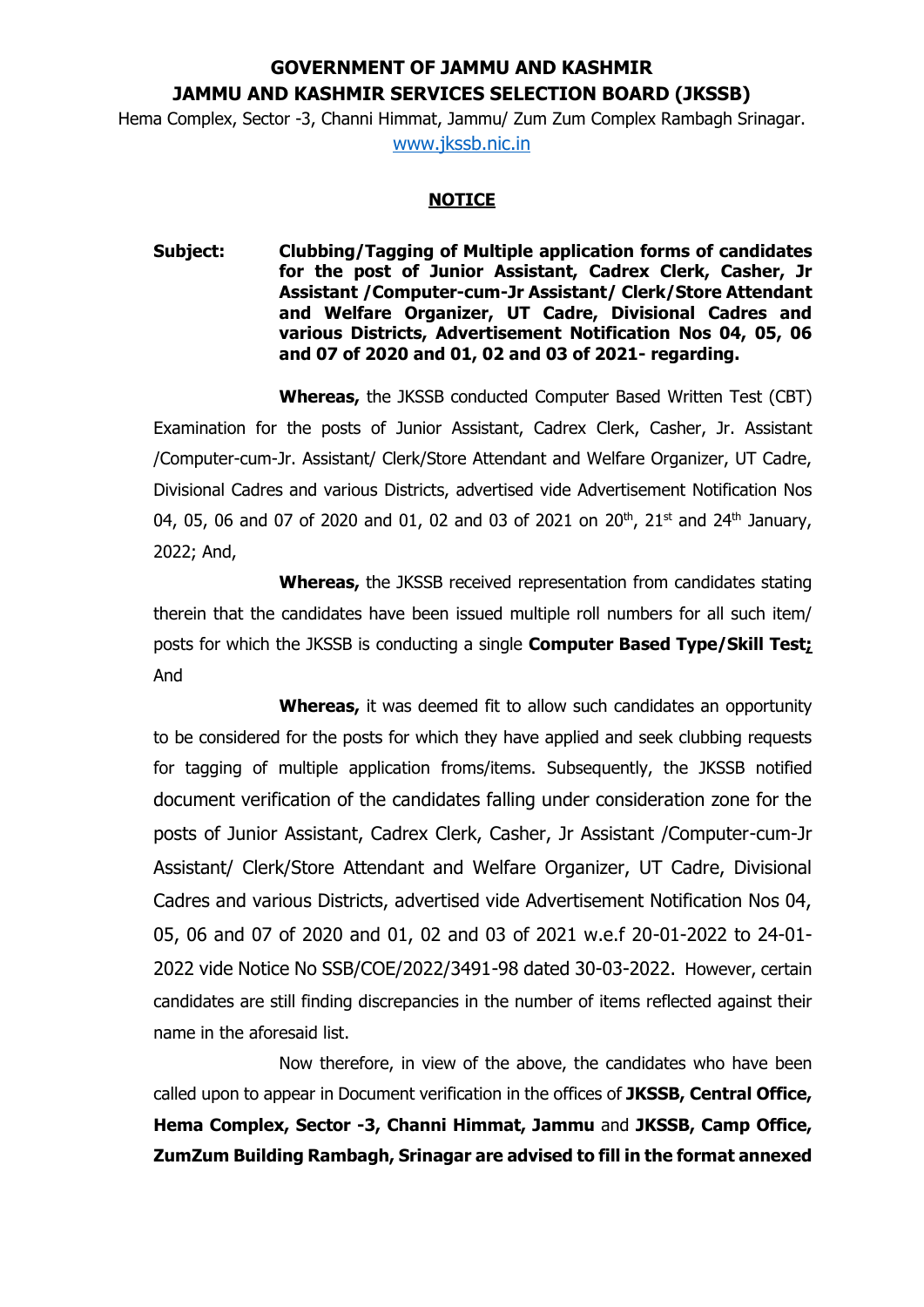**herewith at the time of attending documents verification for consideration of their claims along with the application forms which are not yet clubbed.** 

> **Ashok Kumar) KAS, Controller of Examination Services Selection Board Jammu**

No. SSB/COE/2022/3657-64 Dated: 01-04-2022

Copy to the: -

- 1. Principal Secretary to Government, General Administration Department, Civil Secretariat, Jammu.
- 2. Director Information, J&K Government, Jammu with the request to get the result notification published in at least three leading local newspapers of Jammu/Srinagar. The result score shall be available on the website of the J&K Services Selection Board.
- 3. Member\_\_\_\_\_\_\_\_\_\_\_\_\_\_, J&K SSB.
- 4. Secretary, J&K SSB for information.
- 5. Private Secretary to Chief Secretary for information of the Chief Secretary, J&K.
- 6. Private Secretary to Chairman, JKSSB for information of the Chairman.
- 7. I/c Website.
- 8. Stock file.